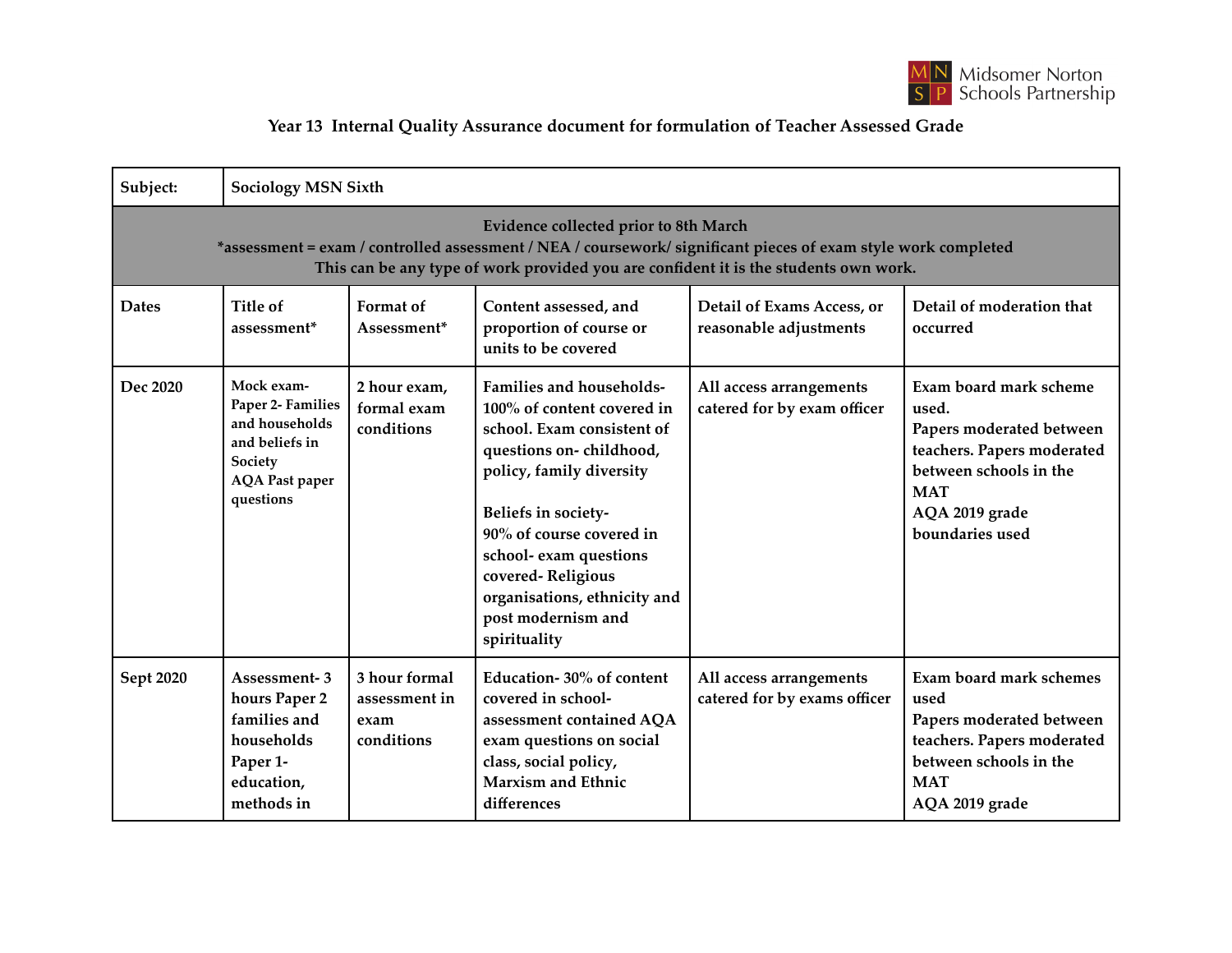

|                 | context and<br>research<br>methods                  |                                                    | Methods in context-100%<br>of course covered in<br>lockdown-20 mark essay<br>Research methods- cover in<br>school-10 mark question<br>on unstructured interviews                                                                                                       |                                                                | boundaries used                                                                                                                                                        |
|-----------------|-----------------------------------------------------|----------------------------------------------------|------------------------------------------------------------------------------------------------------------------------------------------------------------------------------------------------------------------------------------------------------------------------|----------------------------------------------------------------|------------------------------------------------------------------------------------------------------------------------------------------------------------------------|
| <b>Jan 2020</b> | Mock exam-<br>2hours-Familie<br>s and<br>households | 2 hour mock<br>exam, formal<br>exam<br>conditions  | 2 outline and explain 10<br>mark questions<br>2 analyse 2 questions<br>2 essay questions<br>100% covered in school. All<br>AQA exam questions on-<br>Ageing population,<br>marriage, family diversity,<br>roles and relationships,<br>childhood, feminism,<br>marxism. | All access arrangements<br>catered for by classroom<br>teacher | Exam board mark schemes<br>used<br>Papers moderated between<br>teachers. Papers moderated<br>between schools in the<br><b>MAT</b><br>AQA 2019 grade<br>boundaries used |
| <b>Nov 2020</b> | Assessment                                          | 50 minute<br>closed book in<br>class<br>assessment | Dynamics of sects-10 mark<br>question and essay from<br>AQA past papers                                                                                                                                                                                                | All access arrangements<br>catered for                         | <b>Exam board mark schemes</b><br>used<br>Papers moderated between<br>teachers.<br>AQA 2019 grade<br>boundaries used                                                   |
| <b>Nov 2020</b> | Assessment                                          | 50 minute<br>closed book in<br>class<br>assessment | Functions of religion-10<br>mark question and essay<br>from AQA past papers                                                                                                                                                                                            | All access arrangements<br>catered for                         | Exam board mark schemes<br>used<br>Papers moderated between<br>teachers.<br>AQA 2019 grade<br>boundaries used                                                          |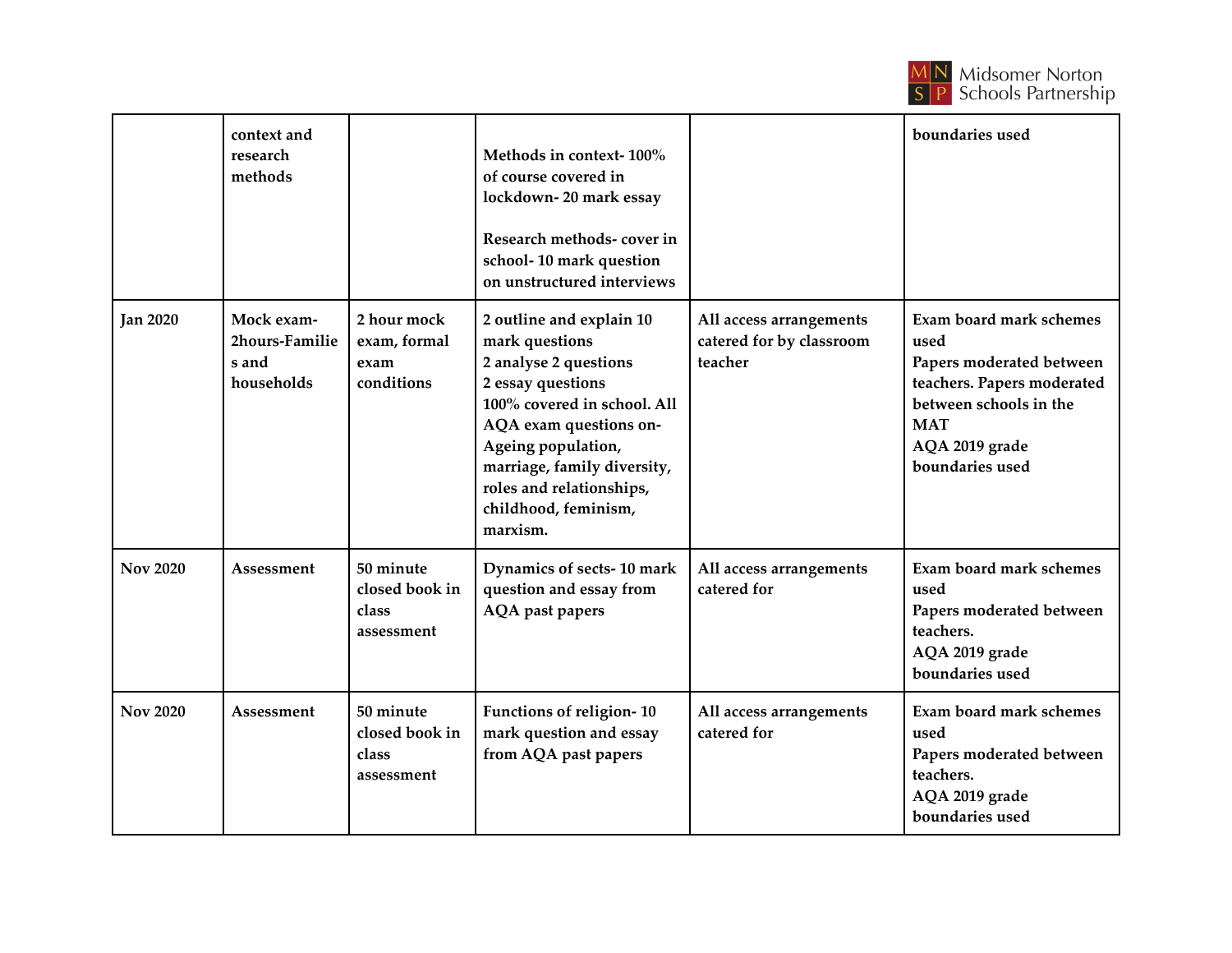

| <b>Evidence collected after 8th March</b><br>*assessment = exam / controlled assessment / NEA / coursework/ significant pieces of exam style work completed |                                  |                                                                                                                                                                                        |                                                                                                                                                                                      |                                                                                                                                                                                                                                                                                                                                                                                               |                                                                                                                                                                                                                                                                                         |
|-------------------------------------------------------------------------------------------------------------------------------------------------------------|----------------------------------|----------------------------------------------------------------------------------------------------------------------------------------------------------------------------------------|--------------------------------------------------------------------------------------------------------------------------------------------------------------------------------------|-----------------------------------------------------------------------------------------------------------------------------------------------------------------------------------------------------------------------------------------------------------------------------------------------------------------------------------------------------------------------------------------------|-----------------------------------------------------------------------------------------------------------------------------------------------------------------------------------------------------------------------------------------------------------------------------------------|
| <b>Dates</b>                                                                                                                                                | <b>Title of</b><br>assessment*   | Format of<br>Assessment*                                                                                                                                                               | Content assessed, and<br>proportion of course                                                                                                                                        | Detail of Exams Access, or<br>reasonable adjustments                                                                                                                                                                                                                                                                                                                                          | Detail of moderation that<br>occurred                                                                                                                                                                                                                                                   |
| Week<br>beginning<br>19/4                                                                                                                                   | Theory and<br>methods paper<br>3 | In class closed<br>book<br>assessment.<br>45 minute<br>paper. Two<br>outline and<br>explain 2<br>questions and<br>one essay.<br>This will be<br>made from<br>existing AQA<br>materials | 20% of the course covered in<br>school.<br>80% covered in lockdown.<br>Assessment will be made up of<br>work from lockdown- one<br>methods question and one<br>perspectives question | All Exam Access<br>Arrangements have been<br>put in place, suitable for<br>the task: extra time is<br>built into assessments;<br>word processors are<br>provided in-class; readers<br>and prompts are<br>provided by the class<br>teacher; students who<br>require scribes are<br>supported. Any Exam<br>Access unable to be<br>covered has been noted,<br>and marks adjusted<br>accordingly. | Exam board materials to be<br>used on release.<br><b>Moderation between</b><br>teachers to take place.<br><b>Moderation between</b><br>schools in the MAT.<br>Independent teachers will<br>be marking assessments as<br>well as class teachers.<br><b>AQA</b> grade boundaries<br>used. |
| Week<br>beginning<br>10/5                                                                                                                                   | Education<br>paper 1             | In class closed<br>book 1 hour 15<br>minute<br>assessment.<br>Outline 2<br>Outline 4<br>Analyse 2                                                                                      | 30% of the content covered<br>in school, 70% in<br>lockdown.<br>Topics to be assessed-<br>Perspectives/ functions of<br>education, ethnic and<br>gender differences in               | <b>All Exam Access</b><br>Arrangements have been<br>put in place, suitable for<br>the task: extra time is<br>built into assessments;<br>word processors are                                                                                                                                                                                                                                   | Exam board materials to be<br>used on release.<br><b>Moderation between</b><br>teachers to take place.<br><b>Moderation between</b><br>schools in the MAT.<br>Independent teachers will                                                                                                 |